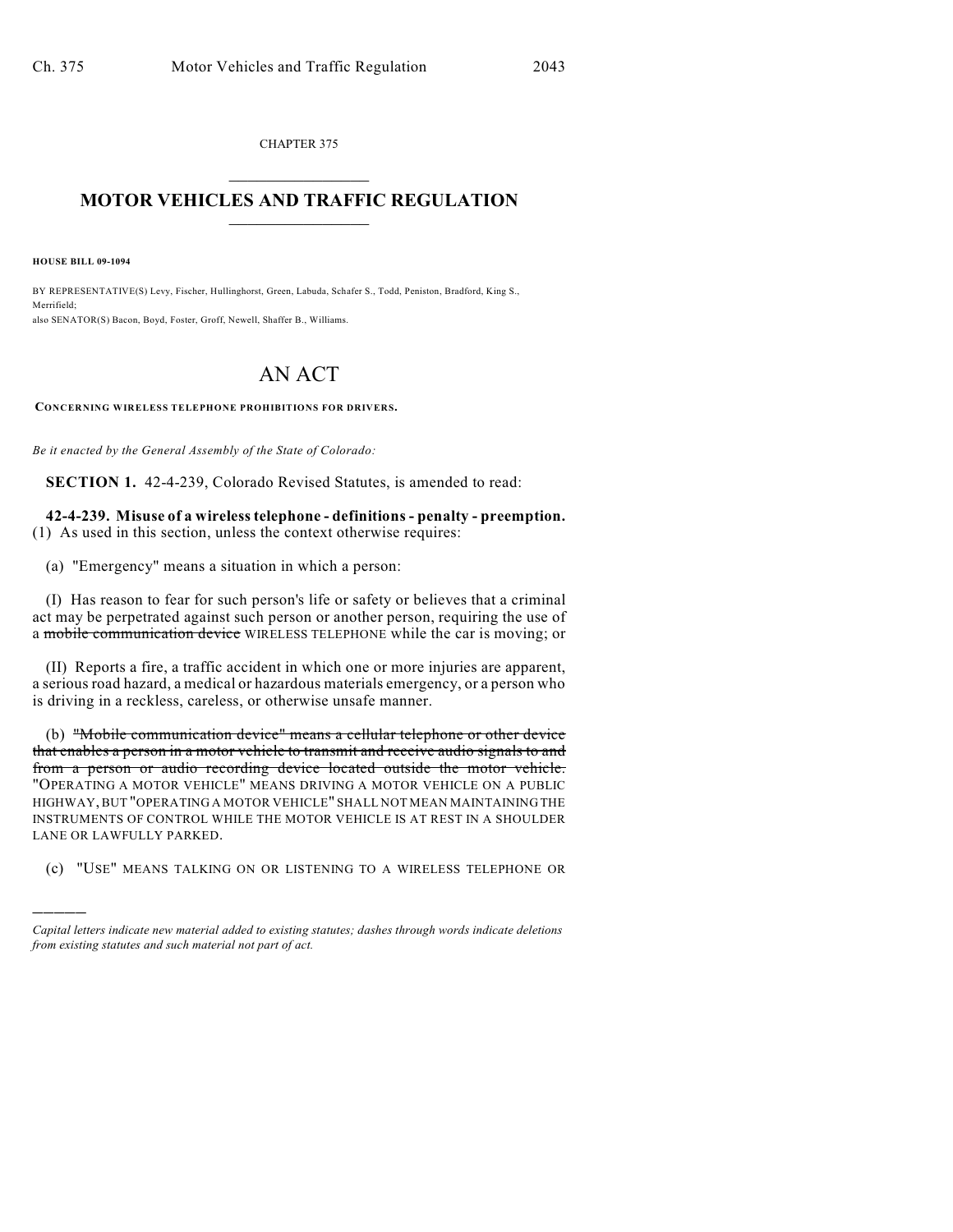ENGAGING THE WIRELESS TELEPHONE FOR TEXT MESSAGING OR OTHER SIMILAR FORMS OF MANUAL DATA ENTRY OR TRANSMISSION.

(d) "WIRELESS TELEPHONE" MEANS A TELEPHONE THAT OPERATES WITHOUT A PHYSICAL, WIRELINE CONNECTION TO THE PROVIDER'S EQUIPMENT. THE TERM INCLUDES, WITHOUT LIMITATION, CELLULAR AND MOBILE TELEPHONES.

(2) No A person who holds a temporary instruction permit or a minor's instruction permit pursuant to section 42-2-106 UNDER EIGHTEEN YEARS OF AGE shall NOT use a mobile communication device WIRELESS TELEPHONE while operating a motor vehicle. This section shall not apply to a person who is using the mobile communication device:

(a) To contact a public safety entity;

(b) While the vehicle is lawfully parked; or

(c) During an emergency.

(3) A PERSON EIGHTEEN YEARS OF AGE OR OLDER SHALL NOT USE A WIRELESS TELEPHONE FOR THE PURPOSE OF ENGAGING IN TEXT MESSAGING OR OTHER SIMILAR FORMS OF MANUAL DATA ENTRY OR TRANSMISSION WHILE OPERATING A MOTOR VEHICLE.

(4) SUBSECTION (2) OR (3) OF THIS SECTION SHALL NOT APPLY TO A PERSON WHO IS USING THE WIRELESS TELEPHONE:

(a) TO CONTACT A PUBLIC SAFETY ENTITY; OR

(b) DURING AN EMERGENCY.

 $(3)(5)$  (a) Any A person who operates a motor vehicle in violation of subsection (2) OR (3) of this section commits a class A traffic infraction as defined in section 42-4-1701 (3), AND THE COURT OR THE DEPARTMENT OF REVENUE SHALL ASSESS A FINE OF FIFTY DOLLARS.

(b) A SECOND OR SUBSEQUENT VIOLATION OF SUBSECTION (2) OR (3) OF THIS SECTION SHALL BE A CLASS A TRAFFIC INFRACTION AS DEFINED IN SECTION 42-4-1701 (3), AND THE COURT OR THE DEPARTMENT OF REVENUE SHALL ASSESS A FINE OF ONE HUNDRED DOLLARS.

 $(4)$  (6) (a) An operator of a motor vehicle shall not be cited for a violation of subsection  $(2)$  of this section unless such operator was stopped by THE OPERATOR WAS UNDER EIGHTEEN YEARS OF AGE AND a law enforcement officer for an alleged violation of articles 1 to 4 of this title other than a violation of this section SAW THE OPERATOR USE, AS DEFINED IN PARAGRAPH (c) OF SUBSECTION (1) OF THIS SECTION, A WIRELESS TELEPHONE.

(b) AN OPERATOR OF A MOTOR VEHICLE SHALL NOT BE CITED FOR A VIOLATION OF SUBSECTION (3) OF THIS SECTION UNLESS THE OPERATOR WAS EIGHTEEN YEARS OF AGE OR OLDER AND A LAW ENFORCEMENT OFFICER SAW THE OPERATOR USE A